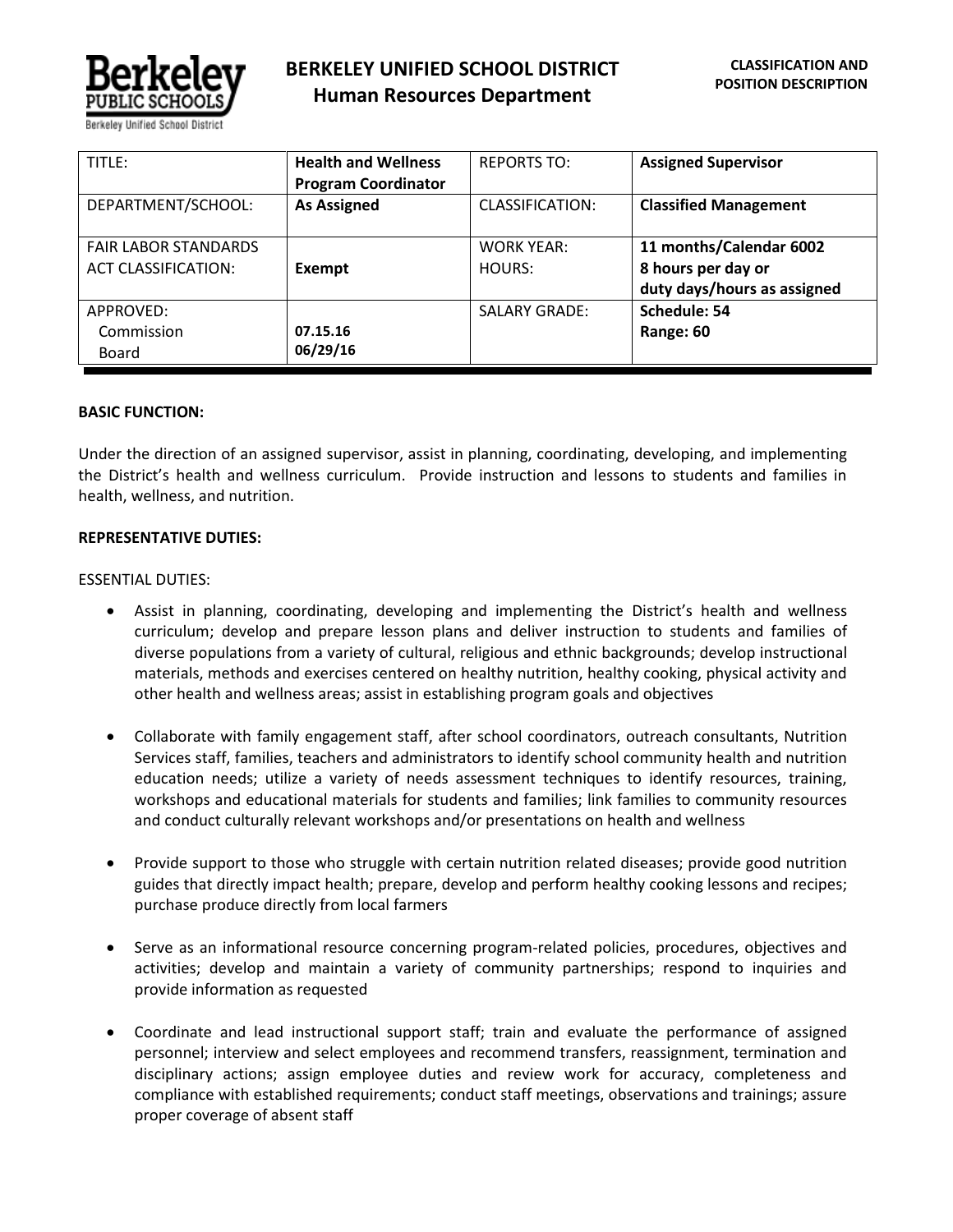- Prepare and maintain a variety reports related to program outcomes, health and wellness program goals, and other data as necessary and as directed; prepare a variety of documents, records, lists and files in support of program operations; maintain receipts and budget reports on a monthly basis
- Operate a variety of standard office equipment including a telephone, copier, computer and assigned software
- Order, purchase and maintain supplies, materials and equipment, ensuring adequate inventory for instructional use; prepare, issue and collect material and equipment for student use
- Attend a variety of workshops, conferences and seminars; attend regular meetings with staff members including weekly collaboration meetings with the Program Supervisor and the Program Coordinator
- Drive a vehicle to conduct work
- Perform other related duties as assigned

# **KNOWLEDGE AND ABILITIES:**

KNOWLEDGE OF: Applicable federal, state and District standards, and regulations Applicable nutrition and education standards Community resource organizations including various federal, State, and local agencies Policies and objectives of the health and wellness program Healthy nutrition, healthy cooking, and basic culinary techniques Physical fitness, healthy activity, and healthy lifestyle Public outreach and involvement techniques Public speaking techniques Methods, practices, and techniques of improving student knowledge through specialized structured lesson plans, teaching techniques, and instructional materials Correct English usage, including spelling, grammar, and punctuation Administrative practices and procedures, including record¬ keeping and filing practices and procedures Oral and written communication skills Interpersonal skills using tact, patience, and courtesy Modern office practices, procedures and equipment Operation of a computer and assigned software ABILITY TO: Provide leadership in the implementation of the health and wellness program Work and collaborate with parents, school staff, students, and community members in various program activities Deliver lessons in an engaging, meaningful, age-appropriate, and culturally relevant manner Organize, set priorities and exercise sound judgment within areas of responsibility Monitor and control student behavior Organize and maintain confidential student and family records and files Train and provide work direction to assigned staff Maintain a healthy and safe environment

Work independently with little direction